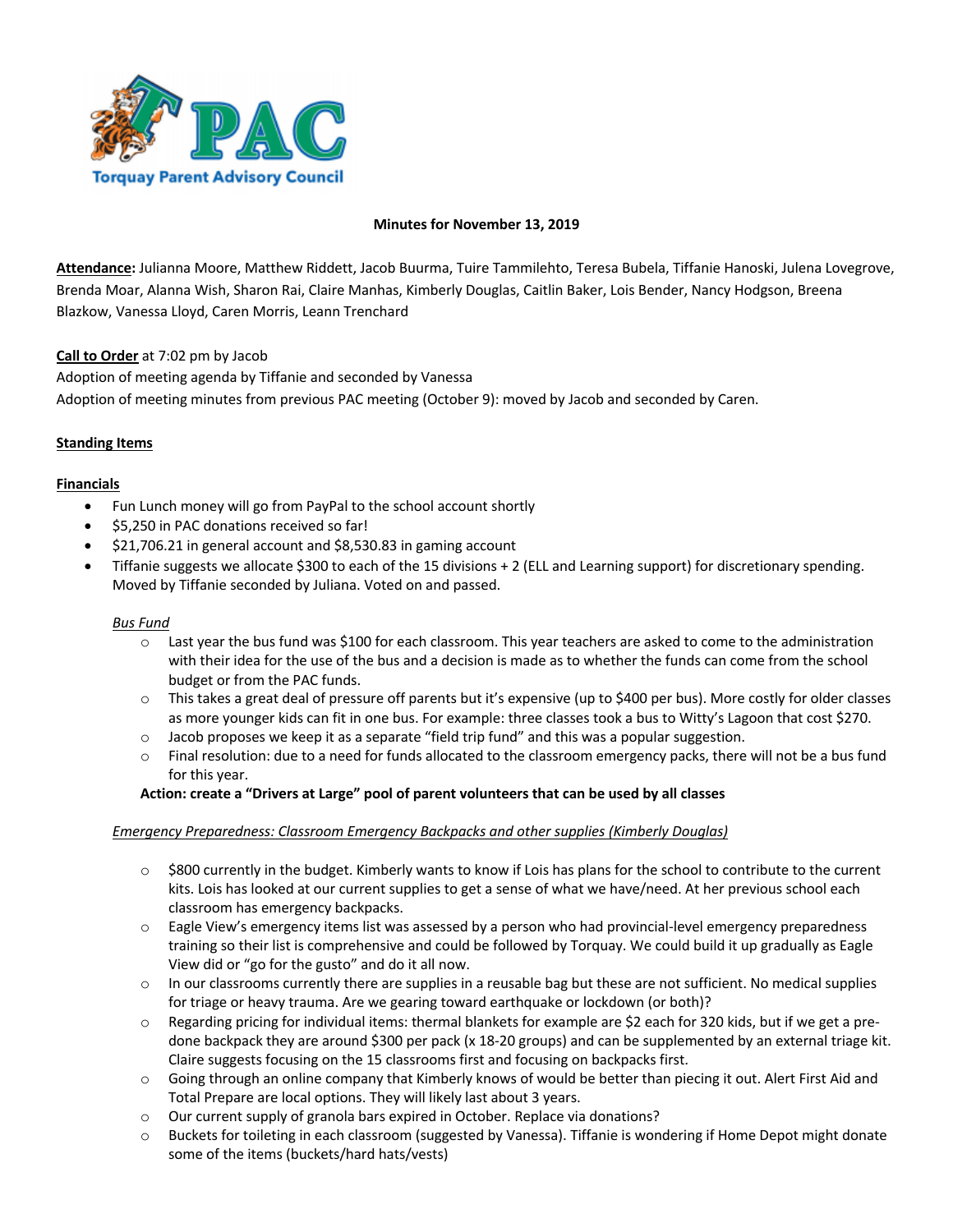$\circ$  Jacob suggests we double the current allocation (\$800 to \$1600), others feel a backpack in each class is an immediate priority. Tiffanie suggests we not do a bus fund this year if the funds are needed for the earthquake kits. Jacob suggests \$3000 for the backpacks. Tuire could potentially arrange for first aid training in some classrooms to help teachers know how to use the triage kits. Voted on and passed.

# **Action: volunteer to do inventory of what is currently available/needed for school-wide supplies.**

# *Take Home Books (decision on proposal from Breena Blazkow)*

- $\circ$  Last year's purchase was just over \$5000, this year's would be approximately \$4500. This is to bring all the K/1/2 and ELL/EA groups up to the same stocking levels. Grade 1 has 16 reading levels for the school year, these books help a great deal with the home reading exposure/interest/enjoyment. Approx \$1500 per class that would cover the K/1 class and the ELL/EA groups.
- o Jacob: might partial funding be available from the school, or we could potentially do a partial purchase this year (\$3000) and the remainder could be assessed later in the year?
- o Right now Breena is not sending home books with her EA kids and is relying on their teachers to be doing this. Ms. Apa is in a similar situation.
- o Lois: Instructional Supplies Committee has been formed within the school staff and they will be making decisions about purchasing from the school's funds.
- $\circ$  Group feels that all the classes and EAs/ELL teachers should have the same resources, no kids left behind.
- o Jacob moved to fund the full proposal of \$4500 for home reading. Voted and passed.

## *Proposal from Lois Bender for installation of updated audio-visual equipment in gymnasium*

- $\circ$  Our current equipment is very outdated and difficult to navigate and a source of stress for anyone who needs to use it. It's a limiting factor for school gatherings. More staff would use it if it were easier to use and it would help bring the student body together.
- o A district assessor came to Torquay and said that some items can be re-purposed but there are many things that are needed (totaling around \$15,000 maximum, possibly less). There is no funding from the school district for this, and aside from some of the school's general funding the money would need to come from the PAC.
- o Ms. Trenchard and Ms. Baker both spoke to the issues they have experienced first-hand with our current equipment. Ease of use is the main priority for all concerned.
- o Discussion to use the money from the Spring Fair for this purpose? Holiday concert proceeds, another school dance, a walk-a-thon? Due to the timelines at the district level, Lois Bender would like to initiate the process as soon as possible.
- $\circ$  The PAC indicated a willingness to help fund a new A/V system to the school administration, without committing to a specific dollar amount.

## *Purdys Chocolates fundraiser*

- $\circ$  November 20<sup>th</sup> deadline to order
- $\circ$  Teresa is organizing and submitting the group order by the 21st
- $\circ$  Orders arrive at the school on November 27<sup>th</sup>
- o Kimberly, Alanna, Claire, Tuire and Juliana are helping sort the orders in the Music Room from 12 noon-2:30 on Thursday November 28<sup>th</sup>
- o Pick-up on Friday November 29th

# **Events Update**

## *Halloween Howl*

- o \$3,220.54 raised by the Halloween Howl!!! \$1,930 pre-sale entry tickets and \$830 food tickets
- $\circ$  Overall the music (sound levels) and photobooth were a big hit, kids loved it and the pizza was appreciated by parents (we had lots left at the end though and were selling 2 for 1 etc).
- o Parent volunteers were scarce (GH Middle students were used at the door) so that was definitely an issue

## *Spring Fair*

- o Clare Randall provided some notes to the exec re: suggested number of team leads needed and what areas of focus for team leads, these were presented by Vanessa.
- $\circ$  Vanessa has said we need to make a decision on it by December 20<sup>th</sup> in terms of yay or nay
- o Strong motion to avoid one overall leader/coordinator. Leadership by committee instead?
- $\circ$  Kimberly, Tuire, Brenda, Claire, Teresa have offered to form the initial committee to get things started. Suggestion to meet in December as a leadership group to make some decisions.